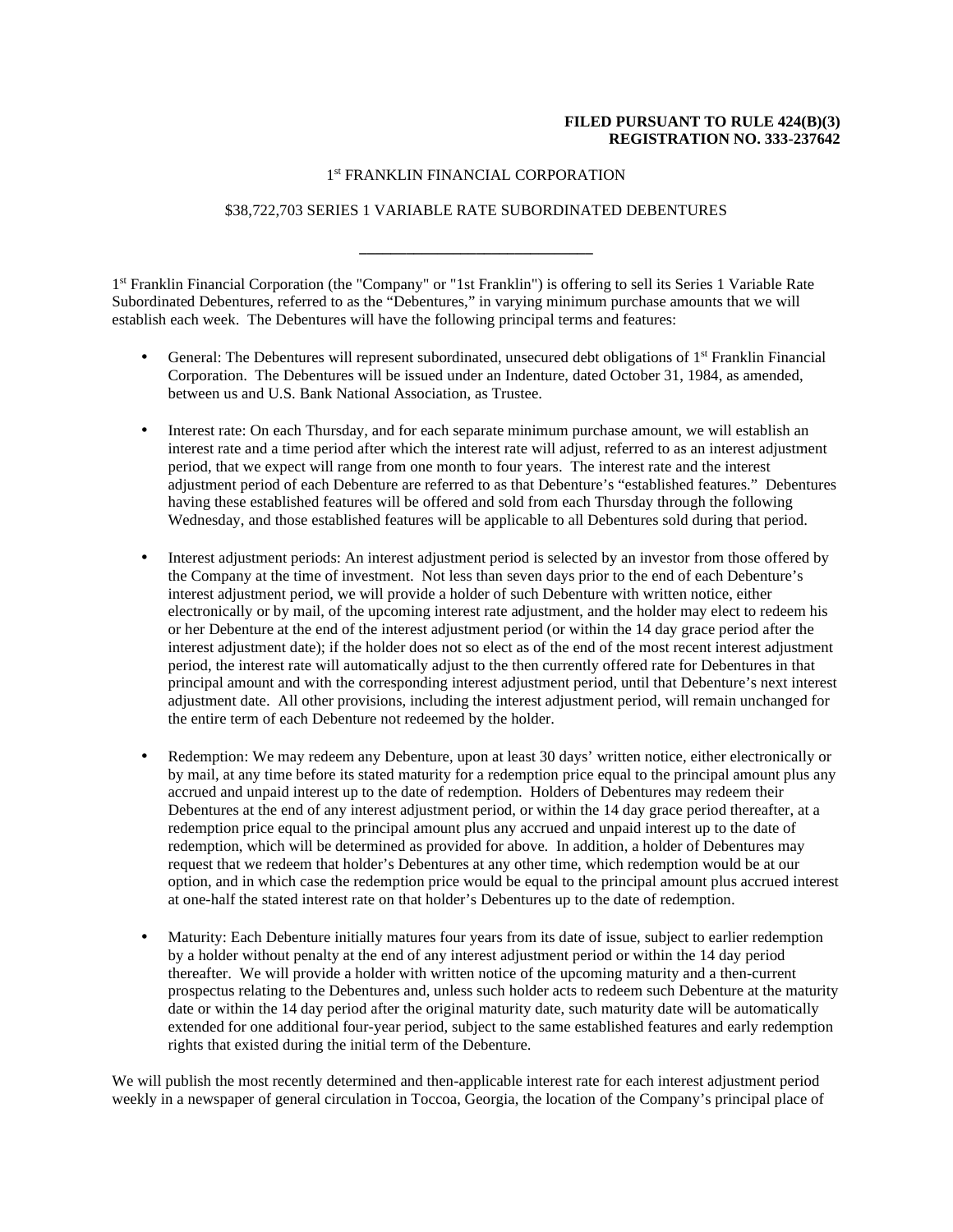business, and on our website at http://www.1ffc.com. The information on our website is not a part of, or incorporated by reference into, this prospectus. You can also obtain a list of the most recently determined interest rates by calling or visiting our executive offices in Toccoa, Georgia. A prospectus supplement setting forth the most recently determined interest rates will be filed with the SEC, as appropriate.

The Debentures will be offered directly to the public by us, without an underwriter. We cannot assure you that all or any portion of the Debentures we are offering will be sold. We are offering the Debentures on a continuous basis, until such time as all of the Debentures being offered hereunder have been sold, or until the registration statement relating hereto ceases to be effective. We do not have to sell any minimum amount of Debentures to accept and use the proceeds of this offering. Proceeds from the sale of Debentures will be placed in our general treasury when received. We have not made any arrangement to place any of the proceeds from this offering in an escrow, trust or similar account. Therefore, you cannot be guaranteed of the return of your investment. The Debentures are not and will not be listed on any securities exchange and there is no and will be no public trading market for the Debentures. We have the right to reject any subscription for Debentures, in whole or in part, for any reason.

You should carefully read this prospectus and any applicable prospectus supplement, including the information incorporated by reference, before you decide whether to invest in Debentures.

#### **Investing in the Debentures involves risks. See "Risk Factors" beginning on page 7 for a description of these risks.**

**Neither the Securities and Exchange Commission nor any state securities commission has approved or disapproved of the Debentures or determined if this prospectus is truthful or complete. Any representation to the contrary is a criminal offense.** 

1<sup>st</sup> FRANKLIN FINANCIAL CORPORATION IS NOT A BANK. THE DEBENTURES ARE NOT BANK DEPOSITS OR SIMILAR OBLIGATIONS AND ARE NOT INSURED BY THE FEDERAL DEPOSIT INSURANCE CORPORATION OR THE SECURITIES INVESTOR PROTECTION CORPORATION OR ANY OTHER FEDERAL OR STATE AGENCY.

|               | <b>Price to Public</b> | <b>Underwriting Discounts</b><br>and Commissions (a) | <b>Proceeds to Company</b> |
|---------------|------------------------|------------------------------------------------------|----------------------------|
| Per Debenture | 100%                   | None                                                 | 100%                       |
| Total         | \$38,722,703           | None                                                 | \$38,722,703               |

(a) The Debentures are not being offered or sold pursuant to any underwriting or similar agreement, and no commissions or other remuneration will be paid in connection with their sale. The Debentures will be sold at face value.

(b) Before deduction of the Company's expenses, estimated at \$69,500.

THE DATE OF THIS PROSPECTUS IS APRIL 30, 2021.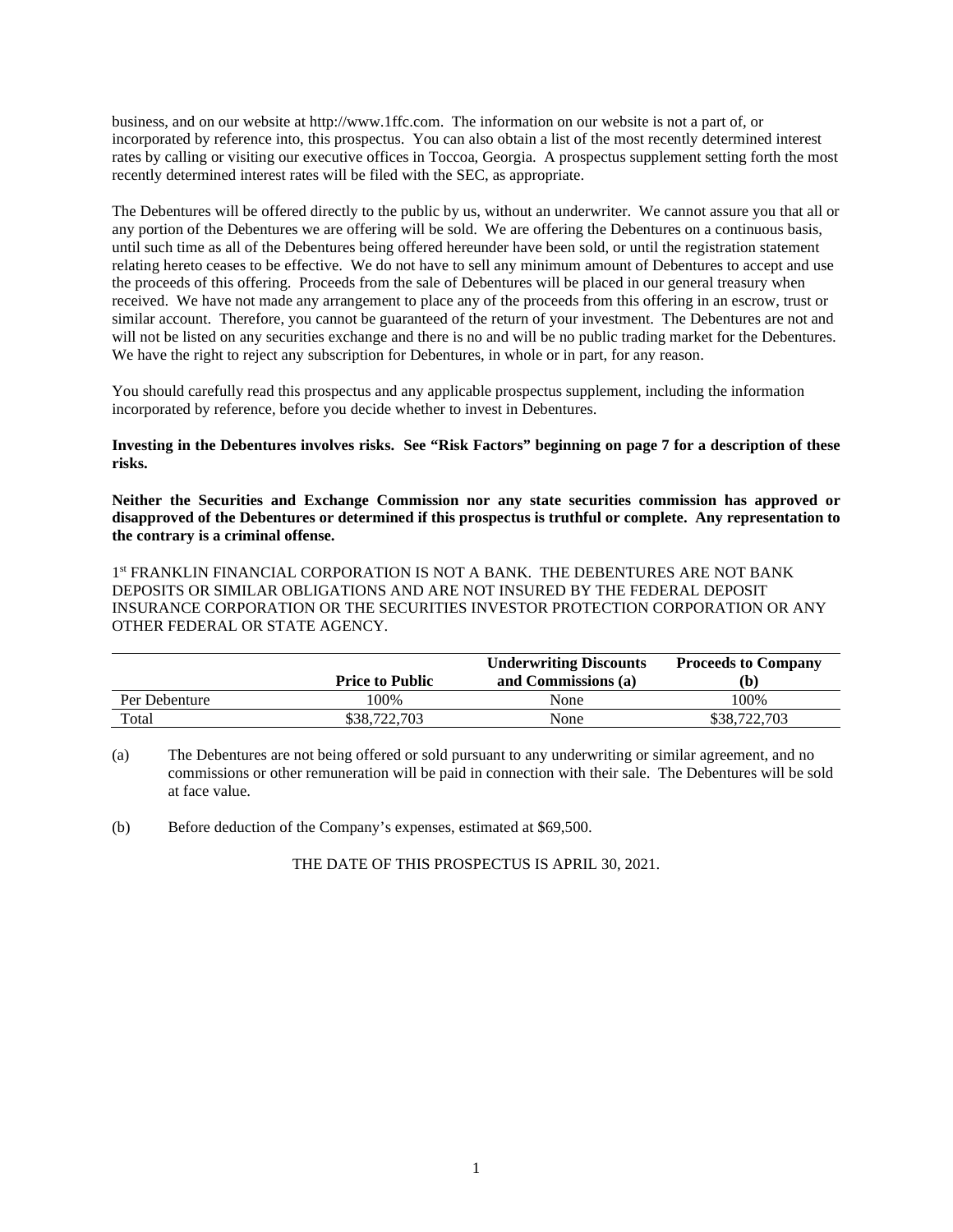You should rely only on the information contained or incorporated by reference in this prospectus and any applicable prospectus supplement. We have not authorized anyone to provide you with any different information. You should not assume that the information contained or incorporated by reference in this prospectus or any prospectus supplement is accurate as of any date other than as of the date of this prospectus, the applicable prospectus supplement or the date the documents incorporated by reference were filed with the SEC. We are offering to sell, and seeking offers to buy, the securities registered by this prospectus only in jurisdictions where these offers and sales are permitted.

# **TABLE OF CONTENTS**

| 10 |
|----|
| 14 |
| 14 |
|    |
|    |
|    |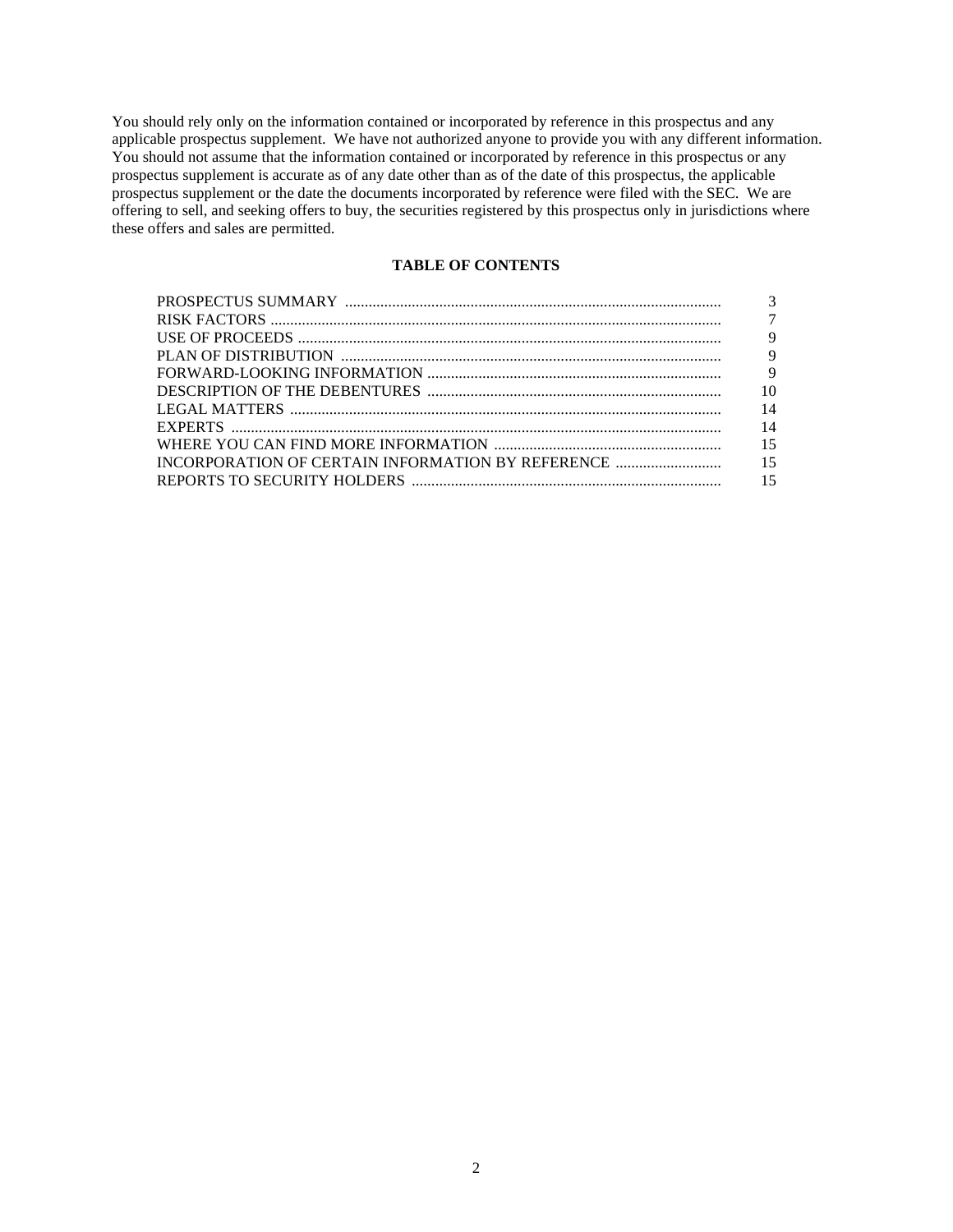#### **PROSPECTUS SUMMARY**

*The following summary highlights some of the information in, or incorporated by reference into, this prospectus and may not contain all of the information that may be important to you. Before deciding whether to invest in the Debentures, you should carefully read this entire prospectus and any applicable prospectus supplement, and the information that is incorporated by reference herein and therein.* 

#### 1 st FRANKLIN FINANCIAL CORPORATION

1<sup>st</sup> Franklin Financial Corporation has been engaged in the consumer finance business since 1941, particularly in making consumer loans to individuals in relatively small amounts for short periods of time. Other lending activities include the purchase of sales finance contracts from dealers and the making of first and second mortgage loans on real estate to homeowners. As of December 31, 2020, our business was operated through a network of 320 branch offices located in Alabama, Georgia, Louisiana, Mississippi, South Carolina and Tennessee.

We fund our loans through a combination of the issuance of short and longer-term debt securities, including our Debentures and our Senior Demand Notes, as well as with borrowings from time to time under our revolving credit facility. Our credit facility provides for secured borrowings of up to \$230.0 million, or a lesser amount as determined based on our then-applicable borrowing base (as defined in our credit agreement). As of December 31, 2020, we had \$111.1 million in availability under our credit facility. Borrowings against the credit facility at December 31, 2020 were \$118.9 million. This credit facility matures on February 28, 2022, unless extended.

We also offer optional credit insurance coverage to our customers when making a loan. This coverage may include credit life insurance, credit accident and health insurance, and/or credit property insurance. Customers may request credit life insurance coverage to help assure any outstanding loan balance is repaid if the customer dies before the loan is repaid, or they may request credit accident and health coverage to help continue loan payments if the customer becomes sick or disabled for an extended period of time. Customers may also choose credit property coverage to protect the value of loan collateral against damage, theft or destruction. We write these various insurance products as an agent for a non-affiliated insurance company. Under various agreements, our whollyowned insurance subsidiaries reinsure the insurance coverage purchased by our customers and written on behalf of this non-affiliated insurance company.

1<sup>st</sup> FRANKLIN FINANCIAL CORPORATION IS NOT A BANK. THE DEBENTURES ARE NOT BANK DEPOSITS OR SIMILAR OBLIGATIONS AND ARE NOT INSURED BY THE FEDERAL DEPOSIT INSURANCE CORPORATION OR THE SECURITIES INVESTOR PROTECTION CORPORATION OR ANY OTHER FEDERAL OR STATE AGENCY.

Our principal executive office is located at 135 East Tugalo Street, Toccoa, Georgia 30577, and our phone number at that address is (706) 886-7571 or (800) 282-0709.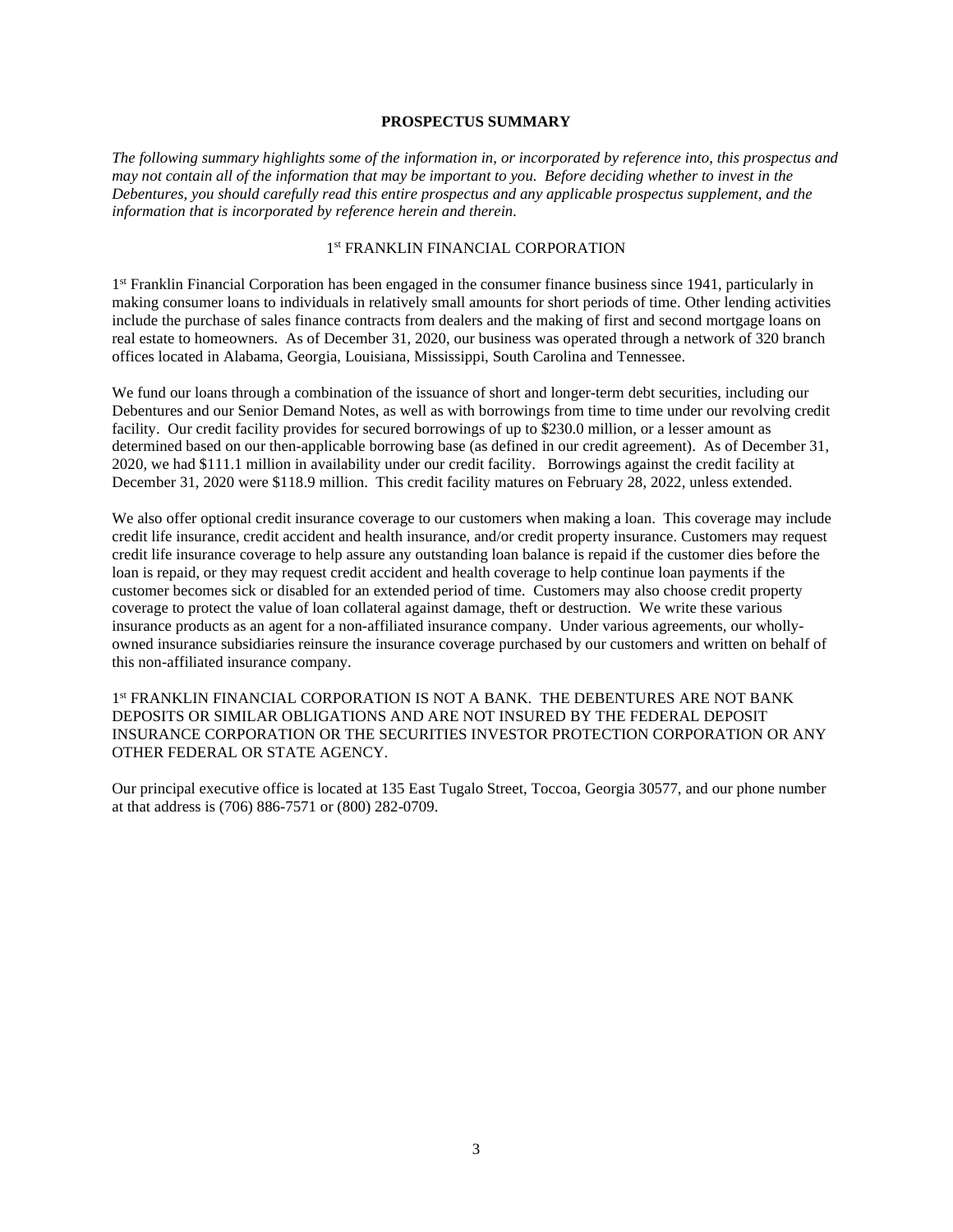# SUMMARY DESCRIPTION OF THE DEBENTURES

| Securities Offered           | We are offering to sell up to \$50,000,000 in aggregate principal amount of<br>Debentures.                                                                                                                                                                                                                                                                                                                                                                                                                                                                                                                                                                                                                                                                                          |                                                                                                      |  |  |  |
|------------------------------|-------------------------------------------------------------------------------------------------------------------------------------------------------------------------------------------------------------------------------------------------------------------------------------------------------------------------------------------------------------------------------------------------------------------------------------------------------------------------------------------------------------------------------------------------------------------------------------------------------------------------------------------------------------------------------------------------------------------------------------------------------------------------------------|------------------------------------------------------------------------------------------------------|--|--|--|
| Denominations                | Minimum denominations available for purchase will be established weekly<br>by us.                                                                                                                                                                                                                                                                                                                                                                                                                                                                                                                                                                                                                                                                                                   |                                                                                                      |  |  |  |
| Maturity                     | Each Debenture will have an initial maturity date of four years from its date<br>of issue, subject to earlier redemption by a holder without penalty at the end<br>of any interest adjustment period or within the 14 day grace period thereafter,<br>or by us as provided for herein. Additionally, if a Debenture is not redeemed<br>as provided for herein, the term of the Debenture will be automatically<br>extended for one additional four-year term, subject to the same redemption<br>rights that existed during the initial term of the Debenture.                                                                                                                                                                                                                       |                                                                                                      |  |  |  |
| <b>Extension of Maturity</b> | The maturity of each Debenture will be automatically extended on its<br>original term for one additional four-year term, unless 1 <sup>st</sup> Franklin or the<br>holder acts to redeem the Debenture in accordance with the redemption<br>provisions at the original maturity date or within the 14 day grace period<br>thereafter. During any extended maturity, a holder of a Debenture will have<br>the same redemption rights such holder had during the original term of the<br>Debenture. We will send written notice, either electronically or by mail, and<br>a then-current prospectus relating to the Debentures to holders not less than<br>30 days in advance of, and a second written notice not less than 7 days prior<br>to, a Debenture's upcoming maturity date. |                                                                                                      |  |  |  |
| <b>Interest Rate</b>         | The interest rate will initially be established at the time of purchase of a<br>Debenture and compounded daily for each established amount. Interest rates<br>may change at an interest adjustment date as described below.                                                                                                                                                                                                                                                                                                                                                                                                                                                                                                                                                         |                                                                                                      |  |  |  |
| Compound Interest            | Debentures will be offered at interest rates, set weekly, with interest<br>compounded daily. Examples of annualized effective yields for daily<br>compounded rates are set forth below:                                                                                                                                                                                                                                                                                                                                                                                                                                                                                                                                                                                             |                                                                                                      |  |  |  |
|                              | Example<br><b>Nominal Rates</b><br>1.25%<br>1.50<br>1.75<br>2.00<br>2.50<br>3.25<br>3.50                                                                                                                                                                                                                                                                                                                                                                                                                                                                                                                                                                                                                                                                                            | Example<br>Effective<br><b>Annual Rates</b><br>1.26%<br>1.51<br>1.77<br>2.02<br>2.53<br>3.30<br>3.56 |  |  |  |

 These are only examples of interest rates. The actual rate of interest earned on a Debenture may differ, and may be higher or lower, depending on the rates offered and in effect at the date of purchase of the Debenture or at the date of an applicable interest rate adjustment. Interest rates offered on Debentures are determined by us, in our discretion, from time to time.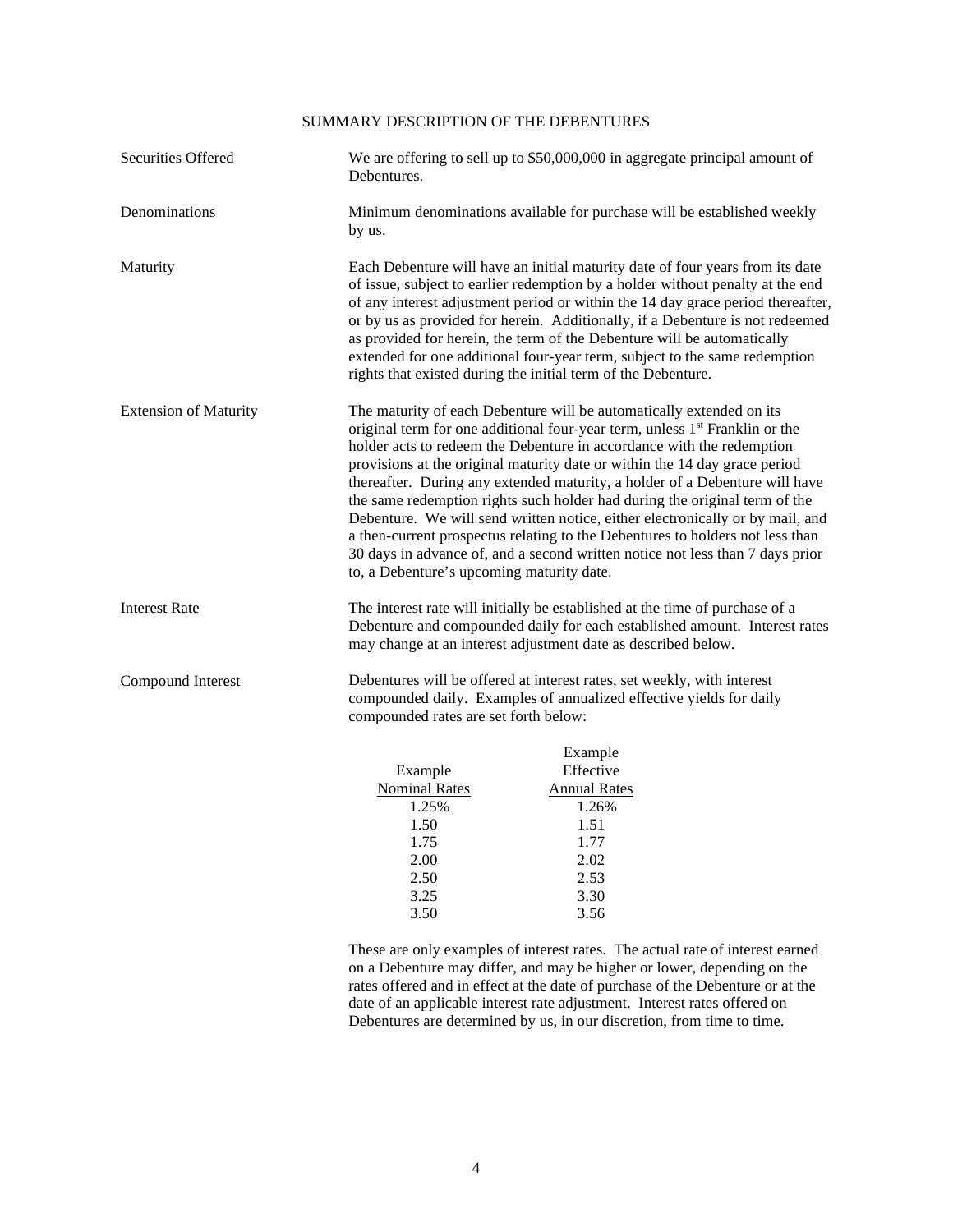| <b>Interest Rate Adjustment</b>             | The interest rate will adjust at the end of the interest adjustment period<br>applicable to the specific Debenture to the then-current interest rate offered<br>by us on Debentures with that same interest adjustment period. Not less than<br>7 days prior to the end of each Debenture's interest adjustment period, we<br>will provide a holder of such Debenture with written notice, either<br>electronically or by mail, of the upcoming interest rate adjustment, and the<br>holder can elect to redeem his or her Debenture at such interest adjustment<br>date or within the 14 day period thereafter or, after the interest adjustment<br>date, continue to hold the Debenture and receive the then currently offered<br>interest rate.                                                                                                                                                                      |
|---------------------------------------------|-------------------------------------------------------------------------------------------------------------------------------------------------------------------------------------------------------------------------------------------------------------------------------------------------------------------------------------------------------------------------------------------------------------------------------------------------------------------------------------------------------------------------------------------------------------------------------------------------------------------------------------------------------------------------------------------------------------------------------------------------------------------------------------------------------------------------------------------------------------------------------------------------------------------------|
| <b>Interest Adjustment Period</b>           | The period of time, elected by the holder when the Debenture is purchased,<br>after which the interest rate on a specific Debenture is adjusted.                                                                                                                                                                                                                                                                                                                                                                                                                                                                                                                                                                                                                                                                                                                                                                        |
| Notification of Interest Rate<br>Adjustment | Written notice, either electronically or by mail, will be sent to a holder of a<br>Debenture not less than 7 days prior to the end of each applicable interest<br>adjustment period, which notice will set forth the date of the upcoming<br>interest rate adjustment, information regarding redemption, the approximate<br>value of the Debenture (including all outstanding principal and any accrued<br>but unpaid interest) and, if such Debenture is not redeemed, the interest rate<br>which will be applicable for that Debenture after the interest adjustment date<br>and until the next interest rate adjustment.                                                                                                                                                                                                                                                                                             |
| Payment of Interest                         | Interest is earned daily and is payable at any time promptly upon the holder's<br>request. A request for the payment of interest may be made in person or by<br>telephone, fax, Internet or mail.                                                                                                                                                                                                                                                                                                                                                                                                                                                                                                                                                                                                                                                                                                                       |
| Notification of Upcoming<br>Maturity        | Written notice, either electronically or by mail, will be sent to a holder of a<br>Debenture not less than 30 days prior to the maturity date of a particular<br>Debenture, which notice will set forth the upcoming maturity date and<br>information regarding renewal (if applicable) and redemption procedures. A<br>subsequent written notice will be sent not less than seven days prior to the<br>maturity date and will set forth the upcoming maturity date, information<br>regarding renewal (if applicable) and redemption procedures, the<br>approximate maturity value of the Debenture (including all outstanding<br>principal and any accrued but unpaid interest) and the interest rate which<br>would be applicable on a renewal of that Debenture, if available, during the<br>initial interest adjustment period following the upcoming maturity date and<br>until the next interest adjustment date. |
| Redemption by Holder                        | Each Debenture may be redeemed by a holder at the end of each interest<br>adjustment period applicable to the specific Debenture or within the 14 day<br>period thereafter, or at maturity without penalty; redemption at any other<br>time is at our discretion and is subject to an interest penalty. We will send<br>written notice, either electronically or by mail, to a holder not less than 7<br>days in advance of an upcoming termination of an interest adjustment period<br>and not less than 30 days in advance of, and again not less than 7 days in<br>advance of, an upcoming maturity date.                                                                                                                                                                                                                                                                                                            |
| Redemption by 1st Franklin                  | 1st Franklin may redeem a Debenture prior to its maturity upon 30 days'<br>written notice to the holder for an amount equal to the principal amount of<br>the Debenture plus accrued and unpaid interest up to the date of redemption.                                                                                                                                                                                                                                                                                                                                                                                                                                                                                                                                                                                                                                                                                  |
| <b>Indenture Trustee</b>                    | The Debentures will be issued under an Indenture between the Company and<br>U.S. Bank National Association, as Trustee.                                                                                                                                                                                                                                                                                                                                                                                                                                                                                                                                                                                                                                                                                                                                                                                                 |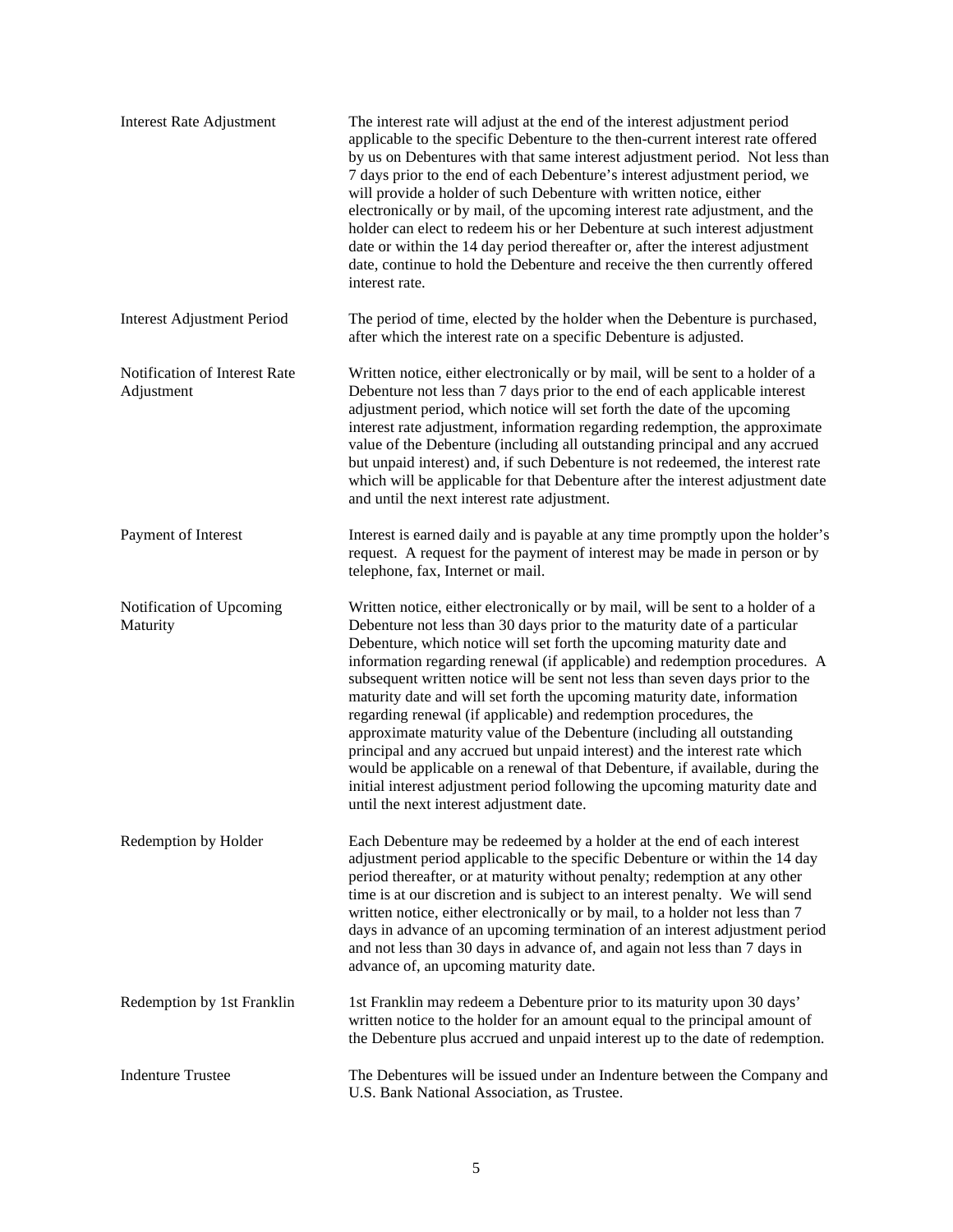# **SUMMARY SELECTED FINANCIAL INFORMATION**

The tables below set forth certain summary selected consolidated financial information of 1<sup>st</sup> Franklin. This information is only a summary and you should read it together with 1st Franklin's historical consolidated financial statements and the related notes contained in our annual report on Form 10-K for the year ended December 31, 2020, which is incorporated by reference in this prospectus. Our historical results of operations and financial condition are not necessarily indicative of our results of operations or financial condition to be expected in the future.

|                                 | <b>Year Ended December 31</b> |           |           |           |           |  |  |
|---------------------------------|-------------------------------|-----------|-----------|-----------|-----------|--|--|
|                                 | 2020                          | 2019      | 2018      | 2017      | 2016      |  |  |
|                                 | (In thousands)                |           |           |           |           |  |  |
| Selected Income Statement Data: |                               |           |           |           |           |  |  |
| Revenues:                       |                               |           |           |           |           |  |  |
| Interest and Finance Charges    | \$213,087                     | \$200,578 | \$172,804 | \$151,433 | \$152,721 |  |  |
| Investment Income               | 6.882                         | 7.353     | 7.134     | 6.650     | 5,508     |  |  |
| Insurance                       | 49.781                        | 49.355    | 44.387    | 42,265    | 47,621    |  |  |
| Other                           | 5.420                         | 6.047     | 5.732     | 5.399     | 5.266     |  |  |
| Net Interest Income             | 198.766                       | 188.418   | 166,056   | 145,178   | 144.797   |  |  |
| <b>Interest Expense</b>         | 21,203                        | 19,513    | 13.882    | 12.905    | 13.432    |  |  |
| Provision for Credit Losses     | 56,689                        | 59.696    | 39,207    | 32,355    | 67,563    |  |  |
| Income Before Income Taxes      | 19.277                        | 17.128    | 20.553    | 17.504    | 6.330     |  |  |
| Net Income                      | 15.890                        | 13.348    | 17.341    | 14.906    | 1.044     |  |  |
|                                 |                               |           |           |           |           |  |  |

|                                     | As of December 31 |           |           |             |           |  |
|-------------------------------------|-------------------|-----------|-----------|-------------|-----------|--|
|                                     | 2020              | 2019      | 2018      | <u>2017</u> | 2016      |  |
|                                     | (In thousands)    |           |           |             |           |  |
| <b>Selected Balance Sheet Data:</b> |                   |           |           |             |           |  |
| Net Loans                           | \$660,738         | \$615,160 | \$542,108 | \$445,659   | \$383,184 |  |
| <b>Total Assets</b>                 | 1,013,656         | 939,180   | 796,368   | 718,235     | 673,985   |  |
| Senior Debt                         | 637,796           | 591.091   | 500,323   | 426.731     | 409,792   |  |
| Subordinated Debt                   | 30,075            | 29,005    | 30,270    | 33,488      | 34,848    |  |
| Total Liabilities                   | 735.217           | 677,683   | 555,508   | 486.139     | 462,246   |  |
| Stockholders' Equity                | 278,439           | 261.496   | 240,860   | 232,096     | 211,738   |  |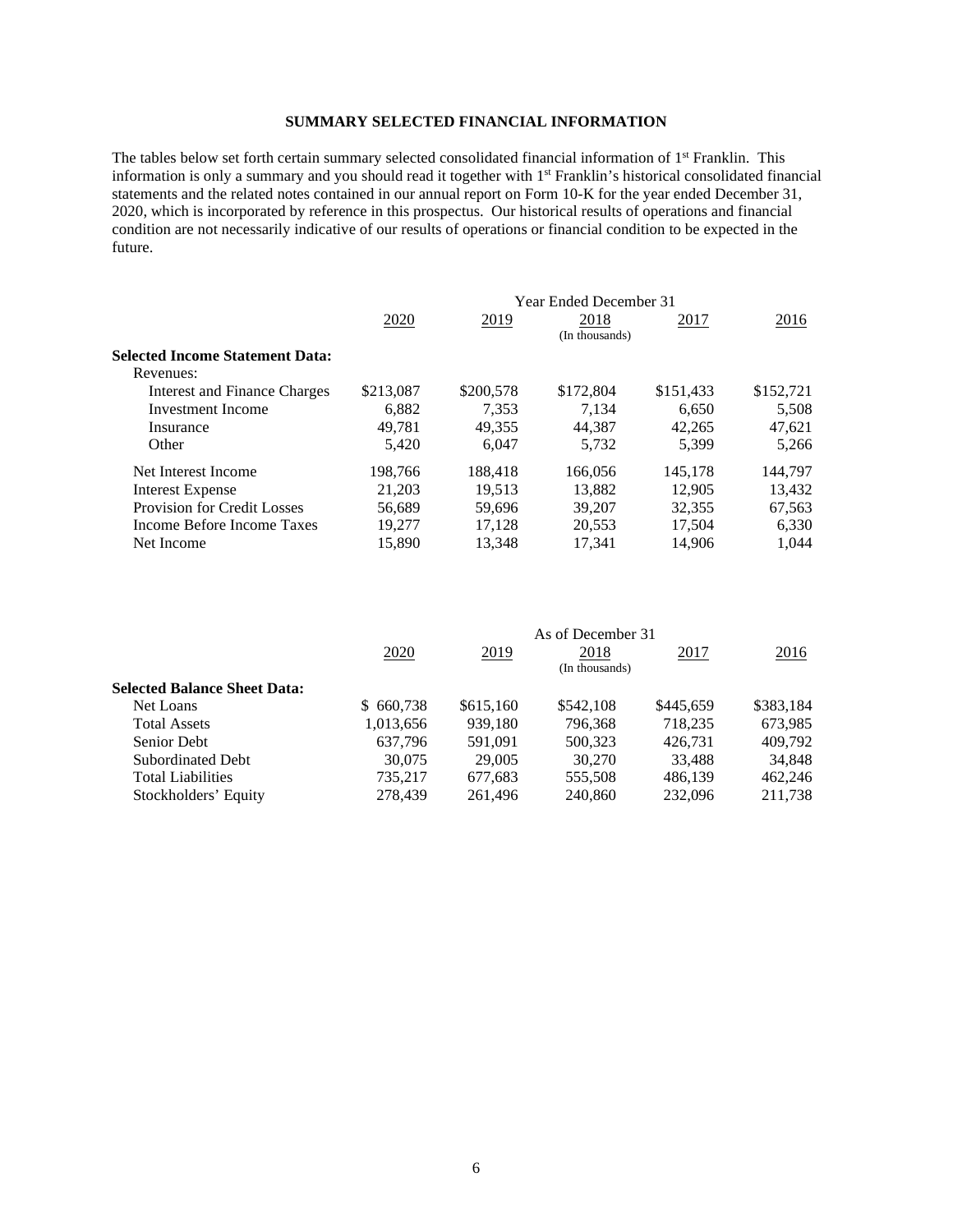#### **RISK FACTORS**

*Investing in the Debentures involves risks. You should carefully consider the risks described below, as well as the risk factors related to the Company included and discussed in our annual report on Form 10-K for the year ended December 31, 2020, which is incorporated herein by reference, before deciding whether to invest in the Debentures. If any of the situations described in any of these risks actually occur, or if any risks or uncertainties not presently known to us arises or occurs, our business, financial condition or results of operations could be materially adversely affected. In any of these events, you may lose part or all of your investment.* 

### RISK FACTORS RELATING TO THE DEBENTURES

#### **The Debentures may not be a suitable investment for you.**

The Debentures may not be a suitable investment for you, and we advise you to consult your investment, tax and other professional advisors prior to deciding whether to invest in Debentures. The characteristics of the Debentures, including the maturity and interest rate, may not satisfy your investment objectives. The Debentures also may not be a suitable investment for you based on your ability to withstand a loss of interest or principal or other aspects of your financial situation, including your income, net worth, financial needs, investment risk profile, return objectives, investment experience and other factors. Before deciding whether to invest in Debentures, you should consider your investment allocation with respect to the amount of your contemplated investment in the Debentures in relation to your other investment holdings and the diversity of those holdings.

## **Because the Debentures will have no sinking fund, security, insurance or guarantee, you may lose all or part of your investment in the Debentures if we do not have the necessary liquidity to pay amounts due under the Debentures.**

There is no sinking fund, security, insurance or guarantee of our obligation to make payments on the Debentures. Our obligations under the Debentures are not secured by any of our assets. We will not contribute funds to a separate account, commonly known as a sinking fund, to make any interest or principal payments on the Debentures. The Debentures are not certificates of deposit or similar obligations of, and are not guaranteed or insured by, any depository institution, the Federal Deposit Insurance Corporation, the Securities Investor Protection Corporation, or any other federal or state agency. Therefore, if you invest in the Debentures, you will have to rely only on our cash flow from operations and other sources of funds for repayment of principal at maturity or redemption and for payment of interest when due. If our cash flow from operations and other sources of funds are not sufficient to pay the amounts due under the Debentures, then you may lose all or part of your investment.

### **Because the Debentures will be general, unsecured obligations and will be subordinate to substantially all of our other debt, the holders of such other debt will have priority over the Debenture holders to recover invested amounts in the event we are unable to meet all of our obligations.**

The Debentures will be general, unsecured obligations of  $1<sup>st</sup>$  Franklin and will be subordinated in right of payment to substantially all of our other existing and future debt, whether or not secured, except for our other Series 1 Variable Rate Subordinated Debentures, which will rank pari passu, or equally, with the Debentures. As of December 31, 2020, we had \$637.8 million in senior debt outstanding, and we expect to issue more senior debt in the future. There were \$30.1 million in Series 1 Variable Rate Subordinated Debentures outstanding at December 31, 2020.

Because the Debentures will be subordinated obligations, in the event of our insolvency, bankruptcy or liquidation, or other similar proceeding, then the holders of senior debt, whether or not secured, and all other obligations senior to the Debentures will be entitled to receive payment in full of all principal and interest due to them before the holders of the Debentures will be entitled to receive any payments.

We may not have sufficient assets after all such senior payments have been made to make any payments to you under the Debentures, including payments of interest when due or principal upon maturity.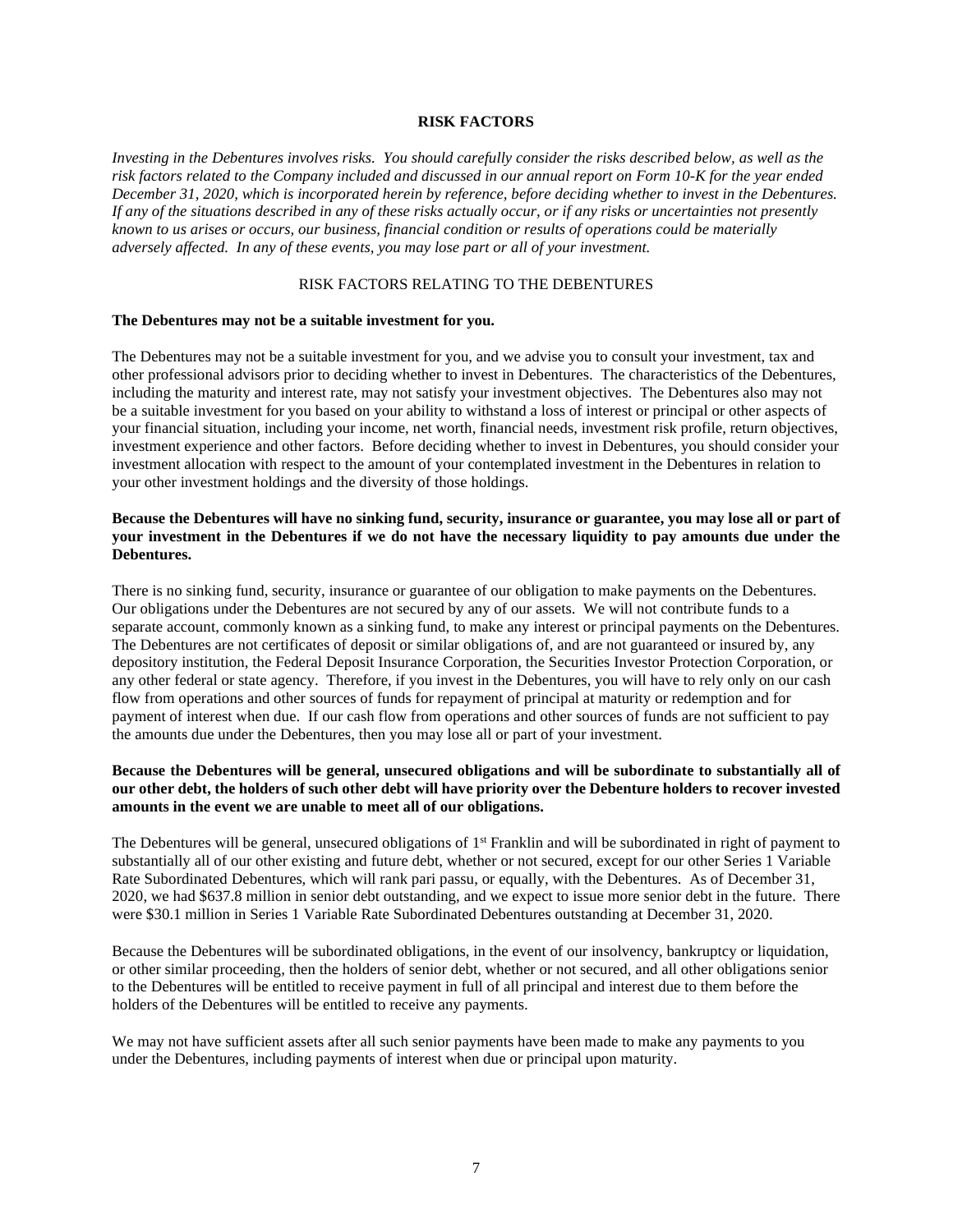### **If we incur substantially more indebtedness that is senior to the Debentures, our ability to repay the amounts due under the Debentures may be impaired.**

As of December 31, 2020, we had \$637.8 million in indebtedness outstanding that was senior in priority with respect to the right of repayment to the Debentures. Subject to any limitations that may be contained in any credit agreements or indentures we may be party to now or in the future, we may also incur substantial additional indebtedness, some or all of which may be secured by our assets. This indebtedness may be senior in payment preference to the Debentures and may be secured by some or all of our assets. If we incur additional indebtedness, it may become more difficult to meet our repayment obligations, and the risks to holders of Debentures could increase.

#### **Our management has broad discretion over the use of proceeds from this offering.**

We will place the proceeds from this offering of Debentures, when received, in our general treasury. We expect to use the proceeds from this offering for general corporate purposes, which may include the repayment of senior and other debt, with varying interest rates, incurred from time to time, as any of it becomes due. Because no specific allocation of the proceeds can be or has been made, our management will have broad discretion in determining how the proceeds of this offering will be used.

### **Because there are only limited restrictions on our activities under the Indenture governing the Debentures, you will have only limited protections under the Indenture.**

In comparison to the restrictive covenants that are imposed on us by our existing credit agreement and that we expect would be imposed on us by any replacement credit facility we may enter into in the future, the Indenture that governs the Debentures contains only relatively minimal restrictions on our activities. In addition, the Indenture contains only limited events of default other than our failure to timely pay principal and interest on the Debentures. Because there are only very limited restrictions and limited events of default under the Indenture, we will not be restricted thereunder from, among other activities, issuing additional debt that is senior to the Debentures. Further, if we default on any payment on the Debentures or otherwise under the Indenture, you will likely have to rely on the Trustee to exercise remedies on your behalf under the terms of the Indenture. You may not be able to seek remedies against us directly.

#### **Because we may redeem the Debentures at any time prior to maturity, you may be subject to reinvestment risk.**

We have the right to redeem any Debenture at any time prior to its stated maturity upon at least 30 days' written notice to you. The Debentures would be redeemed at 100% of the principal amount plus accrued but unpaid interest up to the redemption date. Any such redemption may have the effect of reducing the income or return on investment that you would otherwise expect to receive on an investment in the Debentures. If this occurs, you may not be able to reinvest the proceeds at an interest rate comparable to the rate paid on the Debentures.

#### **No public market exists in which to transfer Debentures.**

An investor may redeem any or all of his or her Debentures as described in this prospectus. However, no public trading or secondary market for the Debentures currently exists, or ever will exist, and, consequently, there is no public market to provide liquidity for any sale or transfer of, or to provide any valuation to help investors evaluate the appropriateness of interest rates offered in light of the risks to be assumed in connection with an investment in the Debentures.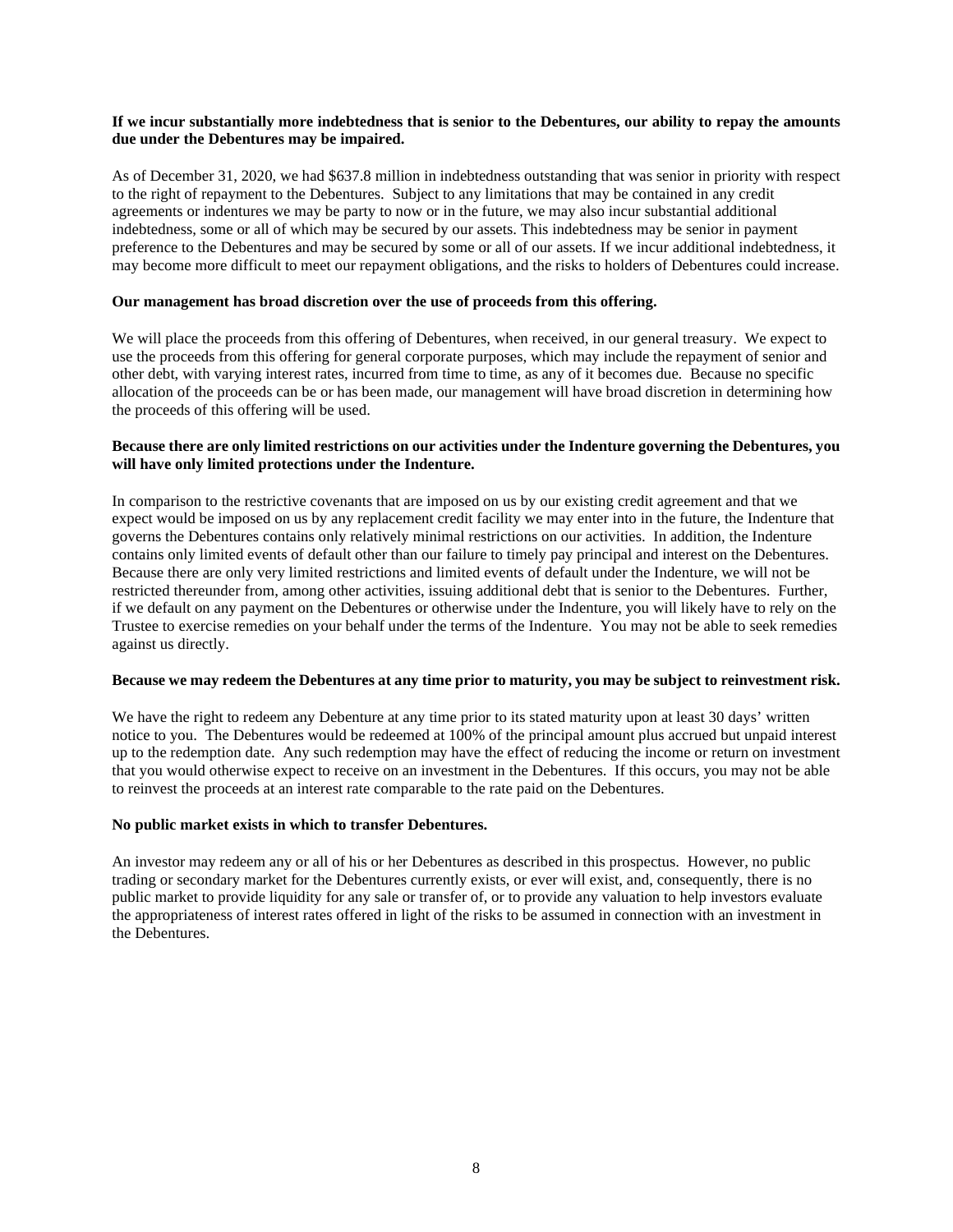#### **USE OF PROCEEDS**

We do not have to sell any minimum amount of Debentures to accept and use the proceeds from this offering. Net proceeds from sales of the Debentures, after payment of applicable expenses, will be placed in our general treasury. No segregation of proceeds will be made, and we expect to use the net proceeds for general corporate purposes, which may include repayment of indebtedness under any credit facility to which we are, or become, a party, or the repayment or redemption from time to time of outstanding senior or subordinated debt securities as those securities mature or as such debtholders otherwise request redemption. Our subordinated debt securities include Series 1 Variable Rate Subordinated Debentures of the same series as the Debentures offered by this prospectus. Our senior debt includes amounts that may be outstanding from time to time under our revolving credit facility (which may include any replacement facility). Our senior debt securities include our Senior Demand Notes and commercial paper, which are offered and sold from time to time in varying principal amounts and with various interest rates. We cannot presently estimate the amount of proceeds that will be used to make mandatory redemption payments, as this will vary depending upon, among other things, the amount of any securities outstanding, the maturity dates and applicable interest rates, which vary from time to time, and related investor decisions outside of our control. Any proceeds not used for redemptions or repayments as described above may be used to make consumer finance loans in the ordinary course of our business, to repay interest or principal on bank borrowings outstanding at any time, to repay other debts outstanding as those amounts come due, and for other general operating purposes.

# **PLAN OF DISTRIBUTION**

We are offering the Debentures on a continuous basis, until such time as all of the Debentures being offered hereunder have been sold, or until the registration statement relating hereto ceases to be effective. The Debentures will be offered directly to the public by us, without any underwriter. No selling commissions or other remuneration will be paid directly or indirectly to any of our officers, directors or employees in connection with the sale of the Debentures. All proceeds from sales of the Debentures will be placed in our general treasury as sales are made, with no minimum sales requirement, as described in the "Use of Proceeds" section of this prospectus. We have not made any arrangement to place any of the proceeds from this offering in an escrow, trust or similar account. All offering expenses, including registration fees, printing, advertising, postage and professional fees, will be paid by us.

There is no assurance that any or all of the Debentures offered by this prospectus will be sold. This offering, however, is not made contingent upon any minimum amount of Debentures being sold.

The Debentures will only be offered, sold and redeemed at our executive offices located at 135 East Tugalo Street, Post Office Box 880, Toccoa, Georgia 30577. The telephone number is (706) 886-7571 or (800) 282-0709.

#### **FORWARD-LOOKING INFORMATION**

This prospectus, and the information incorporated by reference in it, contains "forward-looking statements" within the meaning of Section 27A of the Securities Act and Section 21E of the Securities Exchange Act. Such forwardlooking statements may involve known and unknown risks, uncertainties and other factors which may cause our actual results, performance or achievements to be materially different from any future results, performance or achievements expressed or implied by those forward-looking statements. Such factors include, but are not limited to, the known risks we face that are described in the "Risk Factors" section of this prospectus and in our annual report on Form 10-K for the year ended December 31, 2020, which is incorporated by reference in this prospectus, and as otherwise may be described in our periodic reports that we file with the SEC from time to time. If any of the events described in the "Risk Factors" section or included elsewhere or incorporated by reference into this prospectus occur, they could impact our ability to pay the interest and principal on the Debentures, as well as have a material adverse effect on our business, financial condition and results of operations. We undertake no obligation to update any forward-looking statements.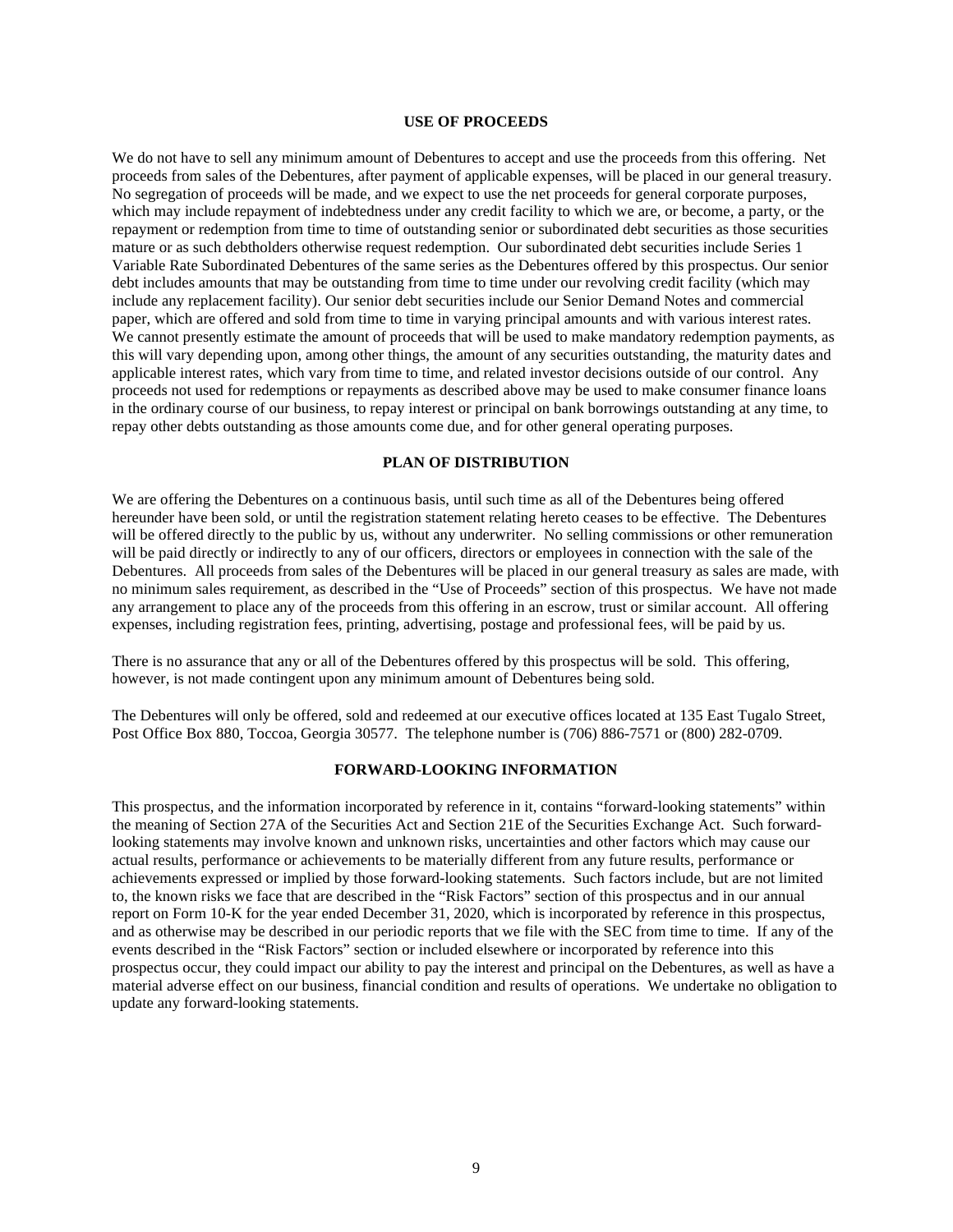#### **DESCRIPTION OF THE DEBENTURES**

#### **General**

The Series 1 Variable Rate Subordinated Debentures we are offering will represent subordinated, unsecured debt obligations of 1st Franklin Financial Corporation. The Debentures will be issued under an Indenture, dated October 31, 1984, between us and The First National Bank of Gainesville, Trustee, as amended (the "Indenture"). Effective March 26, 2010, the Company appointed U.S. Bank National Association ("U.S. Bank") as replacement Trustee. The terms and conditions of the Debentures include those set out in the Indenture and those made part of the Indenture by reference to the Trust Indenture Act of 1939. The following is a summary of the material provisions of the Indenture. For a complete understanding of the Debentures, you should review the definitive terms and conditions contained in the form of the Debentures and the Indenture, each of which include definitions of certain terms used below. A copy of each of the form of the Debentures and the Indenture has been filed with the SEC as exhibits to the registration statement of which this prospectus is a part and are available from us at no charge upon request.

The Debentures will be registered and issued without coupons in series form. There is no limit on the principal amount of Debentures of any series, or of all series issuable under the Indenture. The dollar amount of Debentures outstanding under the Indenture, all of which are Series 1 Debentures, as of December 31, 2020 was \$30.1 million. 1<sup>st</sup> Franklin and the Trustee may amend the Indenture to limit the principal amount of a particular series or to allow additional series with no limitations as to the maximum amount of any increase or to the number of increases which may be made. We may change the interest rates and the maturities of the Debentures offered by this prospectus and of any subsequent series which may be offered, provided that no such change will affect any Debenture of any series issued prior to the date of that change.

The Debentures will be direct obligations of  $1<sup>st</sup>$  Franklin, but will not be secured by any collateral or lien. In addition, the Debentures are not bank certificates of deposit and are not insured by the Federal Deposit Insurance Corporation, the Securities Investor Protection Corporation or any other federal or state agency or company. Investors must rely solely on 1st Franklin's ability to repay the obligations under the Debentures. Principal and interest are payable at our executive offices in Toccoa, Georgia, which is sometimes referred to as the Investment Center. The Debentures will be executed by 1<sup>st</sup> Franklin and authenticated and delivered to the purchaser by the Trustee upon the written order of 1<sup>st</sup> Franklin.

#### **Established Features of the Debentures**

The Debentures offered by this prospectus will be issued and dated as of the date purchased. The interest rate paid on a Debenture is compounded daily and is payable at any time at the holder's request. An interest payment request may be made to 1st Franklin in person at the Investment Center or by telephone, fax, Internet or mail. An interest payment request may be made by a holder one or more times from time to time, or a holder may request that such payments occur on a specified periodic basis until the redemption or maturity of the particular Debenture.

Each Debenture matures four years from the date of its issue, although the maturity thereof may be extended for one additional four-year term as described under "Extension Upon Maturity," in each case subject to earlier redemption as provided for herein and in the Debenture.

On a weekly basis, 1<sup>st</sup> Franklin will establish various minimum purchase amounts with corresponding interest rates and interest adjustment periods that will be available for Debentures that are sold beginning on the following Thursday and continuing through the Wednesday thereafter for each minimum purchase amount, all based upon management's evaluation of general market conditions for investments with similar characteristics such as investment amount, redemption rights, risk profile and term to maturity. The interest rate offered on the Debentures will depend on the interest adjustment period selected by the holder from those offered by 1<sup>st</sup> Franklin. At the time of an initial investment, a holder will select an interest adjustment period from those then being offered by 1<sup>st</sup> Franklin. The selected interest adjustment period will remain unchanged for the term of the Debenture, including any extension of the original maturity date. During this period, the interest rate on a Debenture will not change. At the end of each interest adjustment period, unless the Debenture is redeemed, the interest rate will automatically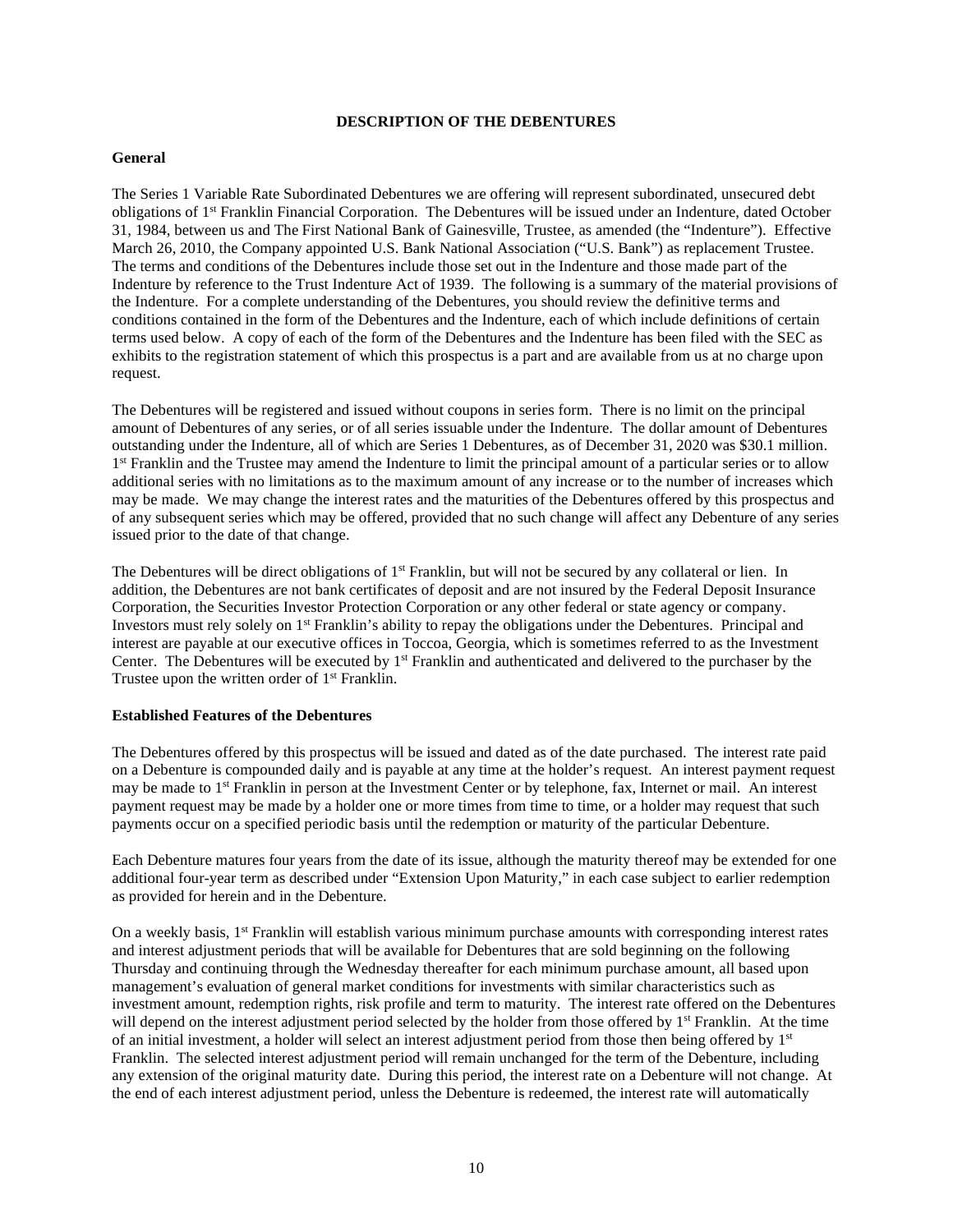adjust to the interest rate then currently offered for Debentures with the same interest adjustment period. 1<sup>st</sup> Franklin expects that it will offer the Debentures with interest rate adjustment periods ranging from one month to four years.

Not less than 7 days prior to the end of each interest adjustment period, we will send written notice, either electronically or by mail, to the holder of a Debenture of the interest rate which will be applicable to the Debenture during the upcoming interest adjustment period, which will be the same interest rate that will be applicable to all new Debentures being offered during that period with the same interest adjustment period. If the holder elects to retain the Debenture at the new rate, no action is required of the holder as the new rate will become effective as of the first day of the interest adjustment period. If the holder elects not to accept the new rate, the holder can redeem the Debenture without penalty at the interest adjustment date or within the 14 day period after the interest adjustment date, referred to as the "grace period," either in person at, or by mail to, the Investment Center or by fax or electronically. See "Redemption at Request of Holder Prior to Maturity." Interest during any grace period until redemption will be paid at the then applicable interest rate.

Debentures with the then-current established features will be available for purchase beginning on the Thursday after the date of the determination of such features through the following Wednesday. The most recently determined established features will be applicable to all Debentures sold by us during that period. We publish this information weekly in a newspaper of general circulation in Toccoa, Georgia and on our website maintained at http://www.1ffc.com or it can be obtained directly from us by calling or visiting our executive offices in Toccoa, Georgia. The information on our website is not a part of, or incorporated by reference into, this prospectus. The most recently determined established features will also be set forth in supplements to this prospectus that will be filed with the SEC, as appropriate.

### **Payment of Interest on the Debentures**

Interest on the Debentures will be earned daily and will be payable promptly on the request therefor by the holder, subject to any limitations described in "Subordination" below. A request for the payment of interest may be made in person at, or by mail to, the Investment Center, by telephone at (706) 886-7571 or (800) 282-0709, by fax at (706) 886-7369 or on the Internet by visiting our website at http://www.1ffc.com and clicking on the "Contact Info" button and completing the form. The information on our website is not a part of, or incorporated by reference into, this prospectus. Any request for the payment of interest may be made by a holder one or more times from time to time, or may be set to occur at specified intervals, such as monthly, quarterly, semi-annually or annually for so long as the Debenture is outstanding.

#### **Subordination**

The payment of principal and interest on the Debentures will be subordinate in right of payment to all of our senior debt. The term "senior debt" means all of our indebtedness outstanding at any time except debt that by its terms is not senior in right of payment to the Debentures and indebtedness represented by our outstanding Debentures, each of which are pari passu. No sinking fund is required to be established to provide for payments on the Debentures.

In the event that the Debentures are declared due and payable before their expressed maturity because of a default under the Indenture, a holder of a Debenture will be entitled to payment only after all principal and interest on all senior debt has been paid in full. Likewise, in the event of our insolvency, bankruptcy or liquidation, or other similar proceeding relating to 1<sup>st</sup> Franklin or to its creditors, as such, or to our property, or in the event of any dissolution or other winding up, whether or not involving insolvency or bankruptcy, then the holders of any senior debt and all other obligations senior to the Debentures will be entitled to receive payment in full of all principal and interest due to them before the holders of the Debentures are entitled to receive any payments.

The amount of our senior debt outstanding as of December 31, 2020 was \$637.8 million.

# **Redemption by 1st Franklin Prior to Maturity**

We may redeem any Debenture at any time prior to maturity for a redemption price equal to the principal amount plus any accrued and unpaid interest up to the date of redemption. We will provide written notice, either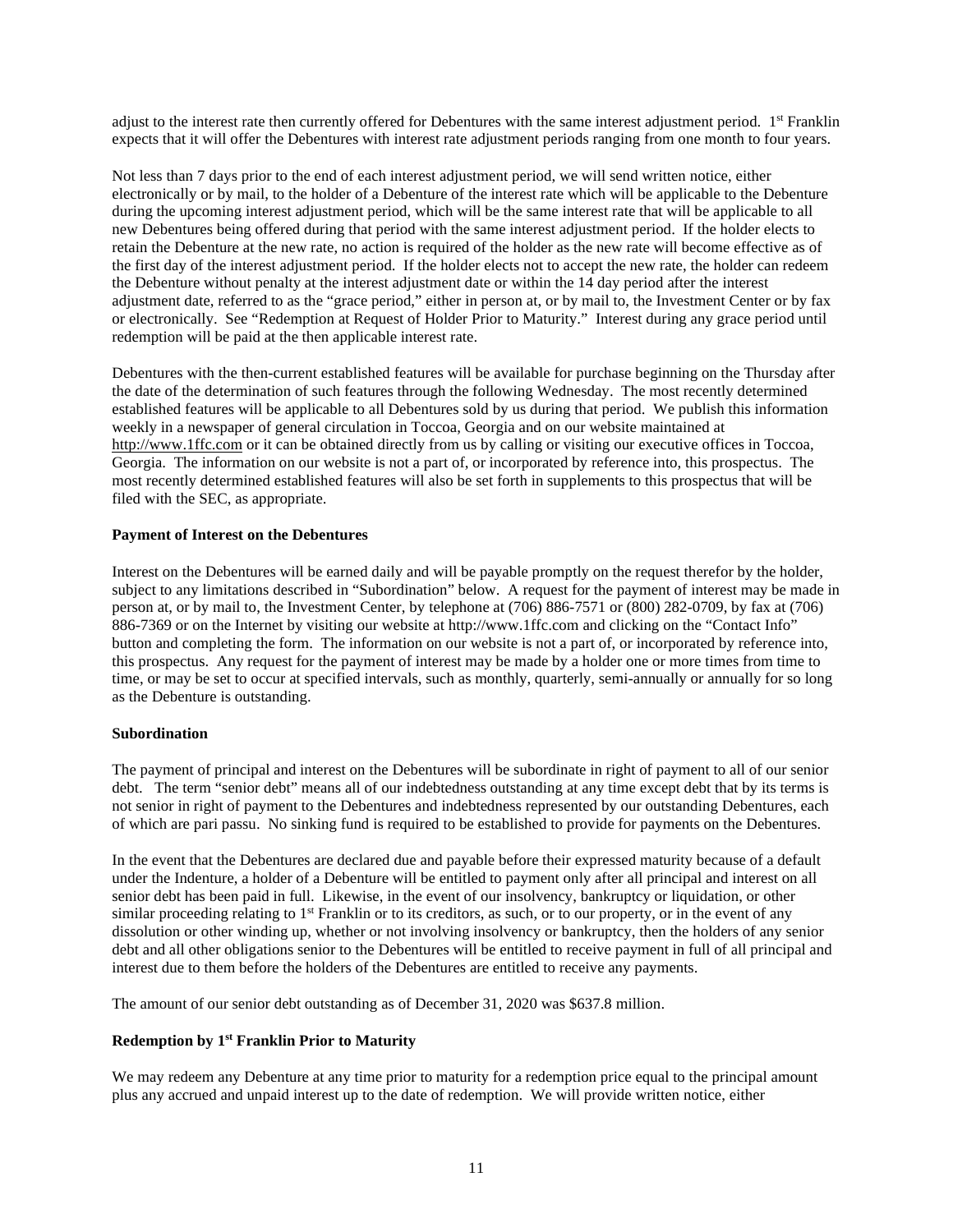electronically or by mail, to the holder of a Debenture whose Debenture is to be redeemed not less than 30 nor more than 60 days prior to the date fixed for redemption. In the event the entire series of Debentures is not called for redemption, the redemption call will be made by the Trustee pro rata or by lot.

### **Redemption at Request of Holder Prior to Maturity**

At the request of the holder, we will redeem any Debenture at the end of that Debenture's interest adjustment period, or within the 14 day grace period after the interest adjustment date, for a redemption price equal to the principal amount plus any accrued and unpaid interest up to the date of redemption. Interest during any grace period until redemption will be paid at the then applicable interest rate.

If a request for redemption is made for a time other than at the end of an interest adjustment period or within the applicable grace period, or at maturity, we may, at our option, redeem that Debenture for a price equal to the principal amount plus one-half of any accrued interest since the most recent interest adjustment date, if applicable, or the purchase date on that Debenture up to the date of redemption.

If the holder of a Debenture dies before its maturity, we may, at our option, redeem any Debenture held by that holder for a redemption price equal to the principal amount plus any accrued and unpaid interest up to the date of redemption.

All requests for redemption must be made either in person at, or by mail, fax or electronically, to our executive offices in Toccoa, Georgia. In the event a holder has lost, destroyed or had their Debenture stolen and such holder desires to redeem the same, redemption can be accomplished by completing the requisite form available from the Company and returning it to us in person or by mail, or by faxing or electronically to us at the number provided in "Payment of Interest on the Debentures" section above.

### **Extension Upon Maturity**

Subject to redemption at the request of a holder prior to the maturity date as described above, and our right to redeem a Debenture, the maturity of a Debenture will be automatically extended beyond its initial four-year term for one additional four-year period. In the event of such an extension, all provisions of the Debenture will remain unchanged with the exception of the interest rate, which will change in accordance with the interest adjustment provision of that particular Debenture. Written notice, either electronically or by mail, and a then-current prospectus relating to the Debentures will be sent to a holder of a Debenture not less than 30 days prior to the maturity date of a particular Debenture, which notice will set forth, among other things, the upcoming maturity date and information regarding renewal (if applicable) and redemption procedures. A subsequent written notice will be sent not less than 7 days prior to the maturity date and will set forth, among other things, the upcoming maturity date, information regarding renewal (if applicable) and redemption procedures, the approximate maturity value of the Debenture (including all outstanding principal and any accrued but unpaid interest) and the interest rate which will be applicable on a renewal of that Debenture for the initial interest adjustment period following the upcoming maturity date (if applicable).

In no event may the maturity of a Debenture be extended for more than one additional term.

#### **Restrictions on Additional Debt**

There are no restrictions in the Indenture against our issuance of additional securities or our incurrence of additional debt, including senior debt and secured obligations.

#### **Successors**

The Indenture generally permits a consolidation or merger between us and another entity. It also permits the transfer or lease by us of all or substantially all of our assets. These transactions are permitted if: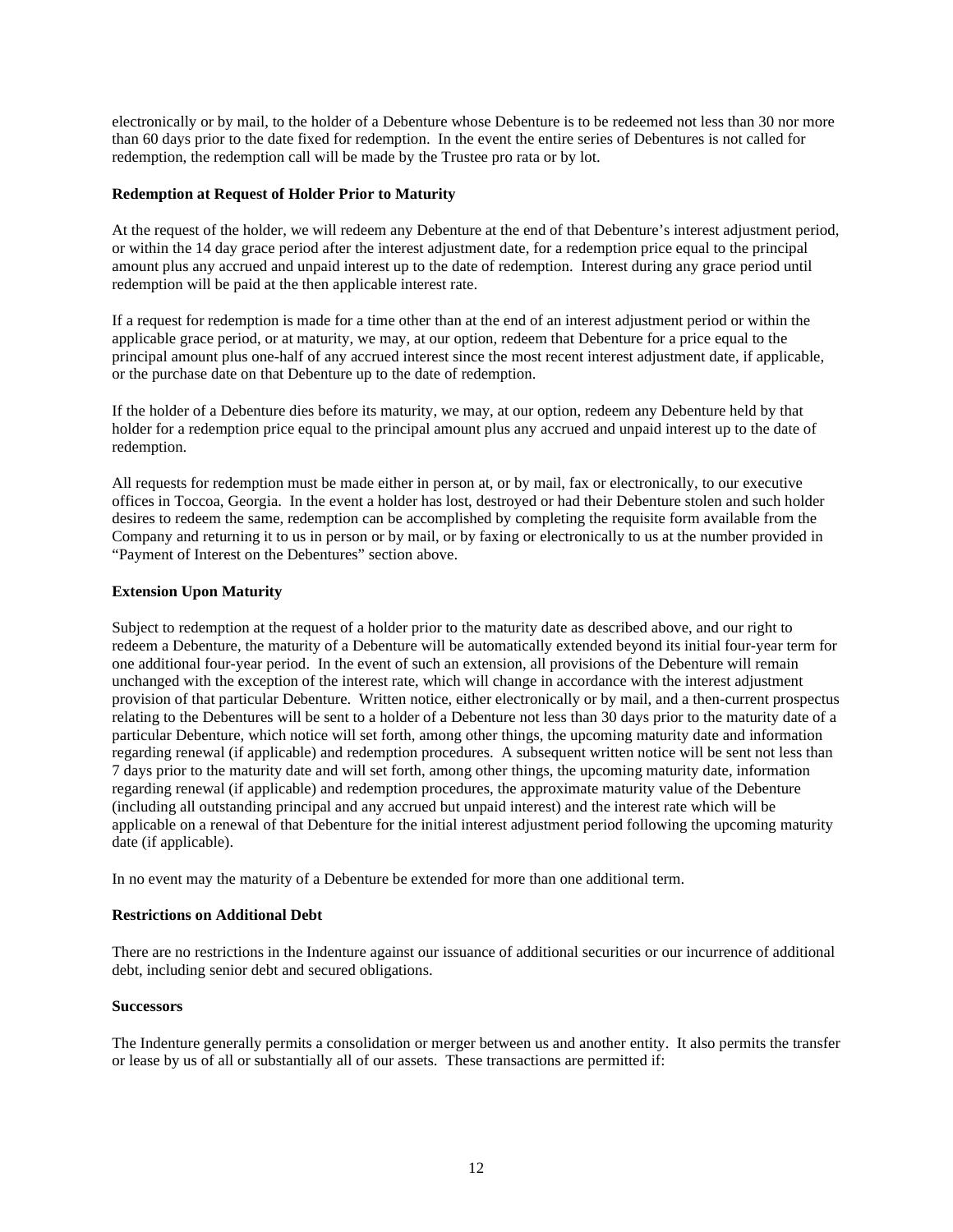- the resulting or acquiring entity, if other than us, is a corporation and assumes all of our responsibilities and liabilities under the Debentures and the Indenture; and
- immediately after the transaction, and giving effect to the transaction, no event of default under the Indenture exists.

#### **Modification of the Indenture**

The Indenture contains provisions permitting 1<sup>st</sup> Franklin and the Trustee, with the consent of the holders of not less than two-thirds of the outstanding principal amount of the Debentures, to execute supplemental indentures adding any provisions to or changing in any manner or eliminating any of the provisions of the Indenture or of any supplemental indenture or modifying in any manner the rights of the holders of such Debentures; provided, however, that no such supplemental indenture can do any of the following without the consent of each holder so affected:

- change the fixed maturity of any Debenture;
- reduce the principal amount of any Debenture;
- reduce the rate, or change the time of payment of interest, on any Debenture;
- reduce the amount of Debentures whose holders must consent to an amendment: or
- make any changes regarding the Indenture that relate to a waiver of default, the rights of holders to receive payments, and the requirements of consent of the holders of Debentures.

We, along with the Trustee, may amend the Indenture without the consent of the holders of the Debentures to cure any ambiguity, defect or inconsistency, or to make any change that does not adversely affect the rights of any holder.

We, with the consent of the Trustee, may also amend the Indenture to allow for the issuance of additional amounts of a particular series or additional series of Debentures without the consent of the holders of Debentures. There are no limitations as to the maximum amount of any increase or to the number of increases which may be made. We may change the interest rates and the maturities of the Debentures offered by this prospectus and of any subsequent series which may be offered without entering into a supplemental indenture, provided that no such change will affect any Debenture of any series issued prior to the date of that change.

#### **Events of Default and Notice Thereof**

An event of default is generally defined by the Indenture to mean any of the following:

- the Company's failure to pay principal on any Debenture when it becomes due;
- the Company's failure to pay interest on any Debenture when it becomes due, and such failure continues for 30 days;
- the Company's failure to comply with any of its covenants or obligations contained in the Indenture or the Debentures and, after notice thereof from the Trustee or the holders of a least 25% in principal amount of the Debentures of the affected series, such failure continues for 60 days; or
- the occurrence of certain events of bankruptcy, insolvency or reorganization.

The Indenture provides that the Trustee will, within 90 days after the occurrence of any default that is continuing and known to the Trustee, give the registered holders of Debentures notice thereof, but, except in case of a default in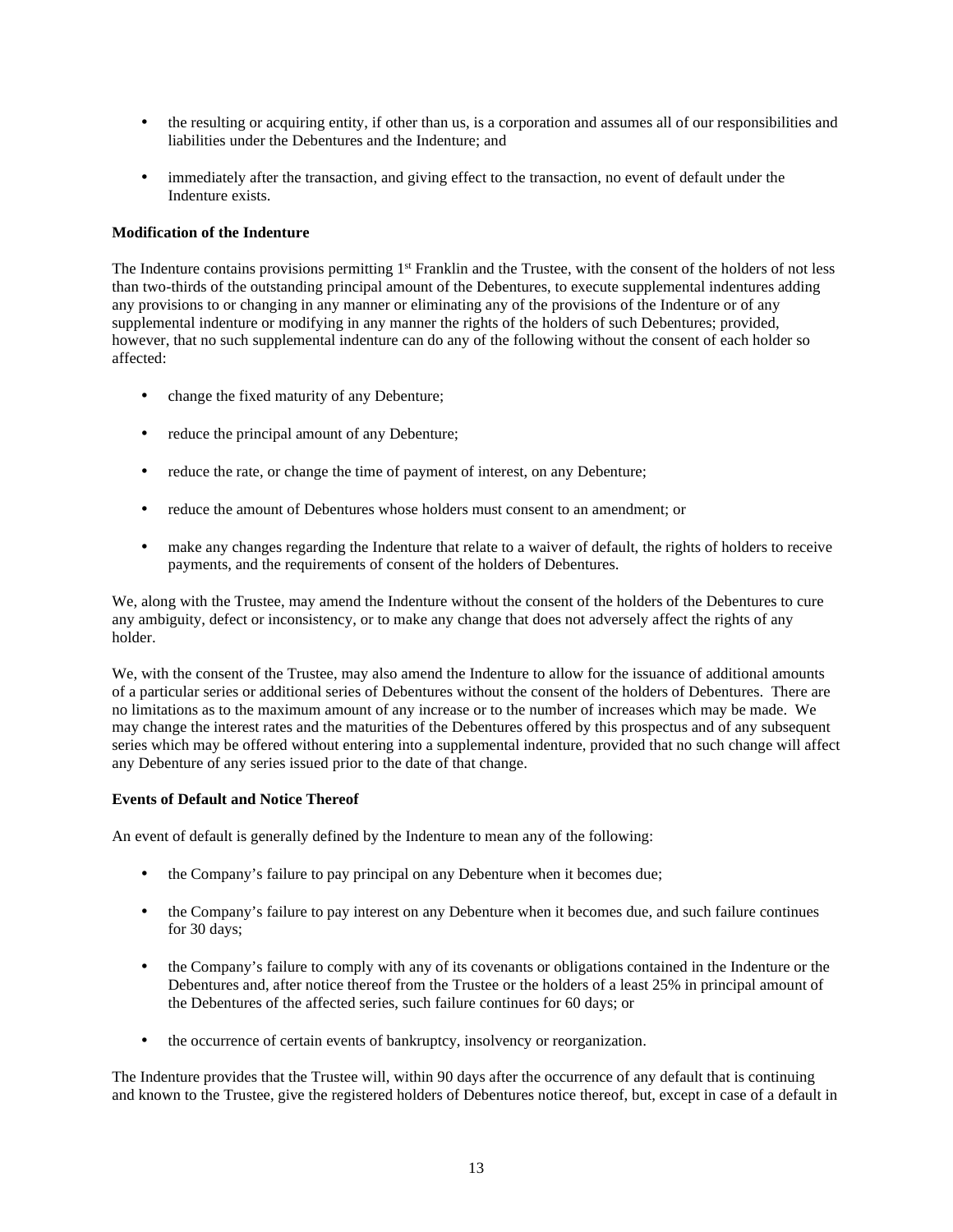the payment of principal or interest, the Trustee may withhold such notice if and for so long as the Trustee in good faith determines that withholding such notice is in the interest of those holders.

### **Rights on Default**

The Trustee, by notice to 1<sup>st</sup> Franklin, or the holders of at least 25% in principal amount of Debentures of the affected series, may declare the principal of and accrued but unpaid interest on all Debentures of such series due upon the happening of any of the events of default specified in the Indenture, but the holders of a majority of the outstanding principal amount of Debentures of such series may waive any default and rescind such declaration if the default is cured, except a default in the payment of the principal of or interest on any Debenture or a default on any senior debt. The holders of a majority of the outstanding principal amount of the Debentures of any affected series may direct the time, method and place of conducting any proceeding for any remedy available to, or exercising any power or trust conferred upon, the Trustee, but the Trustee may decline to follow any direction that conflicts with law or any provision of the Indenture, or is unduly prejudicial to the rights of the other holders of Debentures or would involve the Trustee in personal liability. Holders may not institute any proceeding to enforce the Indenture unless the Trustee refuses to act for 60 days after request from the holders of at least 25% in principal amount of the Debentures of the affected series and during that 60 day period the holders of a majority in principal amount do not give the Trustee a direction inconsistent with the request, and tender to the Trustee a satisfactory indemnity. Nevertheless, any holder may enforce the payment of the principal of and interest on the holder's Debenture when due.

#### **Concerning the Trustee**

In addition to serving as Trustee under the Indenture, U.S. Bank National Association serves as trustee under the indenture governing our Senior Demand Notes, and issues to us, and services, certain credit cards, on customary commercial terms and for which it receives customary fees. The Trustee maintains its principal corporate trust office at 1349 West Peachtree Street, N.W., Suite 1050, Atlanta, Georgia 30309.

#### **Evidence to be Furnished to the Trustee**

The Indenture provides that, upon any application or request by us to the Trustee to act, (i) we will provide the Trustee an officers' certificate and an opinion of counsel stating that any necessary conditions precedent have been met, and (ii) satisfactory indemnification as required has been provided. Within 120 days after the end of each fiscal year, 1st Franklin is required to deliver to the Trustee an officers' certificate stating whether or not, to the knowledge of the signers, 1st Franklin is in default in the performance of any covenant, agreement or condition in the Indenture and, if so, specifying each such default and, with respect to each, the action taken or proposed to be taken by 1st Franklin to remedy such default.

#### **LEGAL MATTERS**

The validity of the issuance of the Debentures being offered by this prospectus has been passed upon for us by Jones Day, Atlanta, Georgia.

#### **EXPERTS**

The consolidated financial statements and the related financial statement schedule incorporated in this Prospectus by reference to the Annual Report on Form 10-K of 1st Franklin Financial Corporation for the year ended December 31, 2020 have been audited by Deloitte & Touche LLP, an independent registered public accounting firm, as stated in their reports, which are incorporated by reference herein. Such consolidated financial statements and financial statement schedule have been so incorporated in reliance upon the reports of such firm given upon their authority as experts in accounting and auditing.